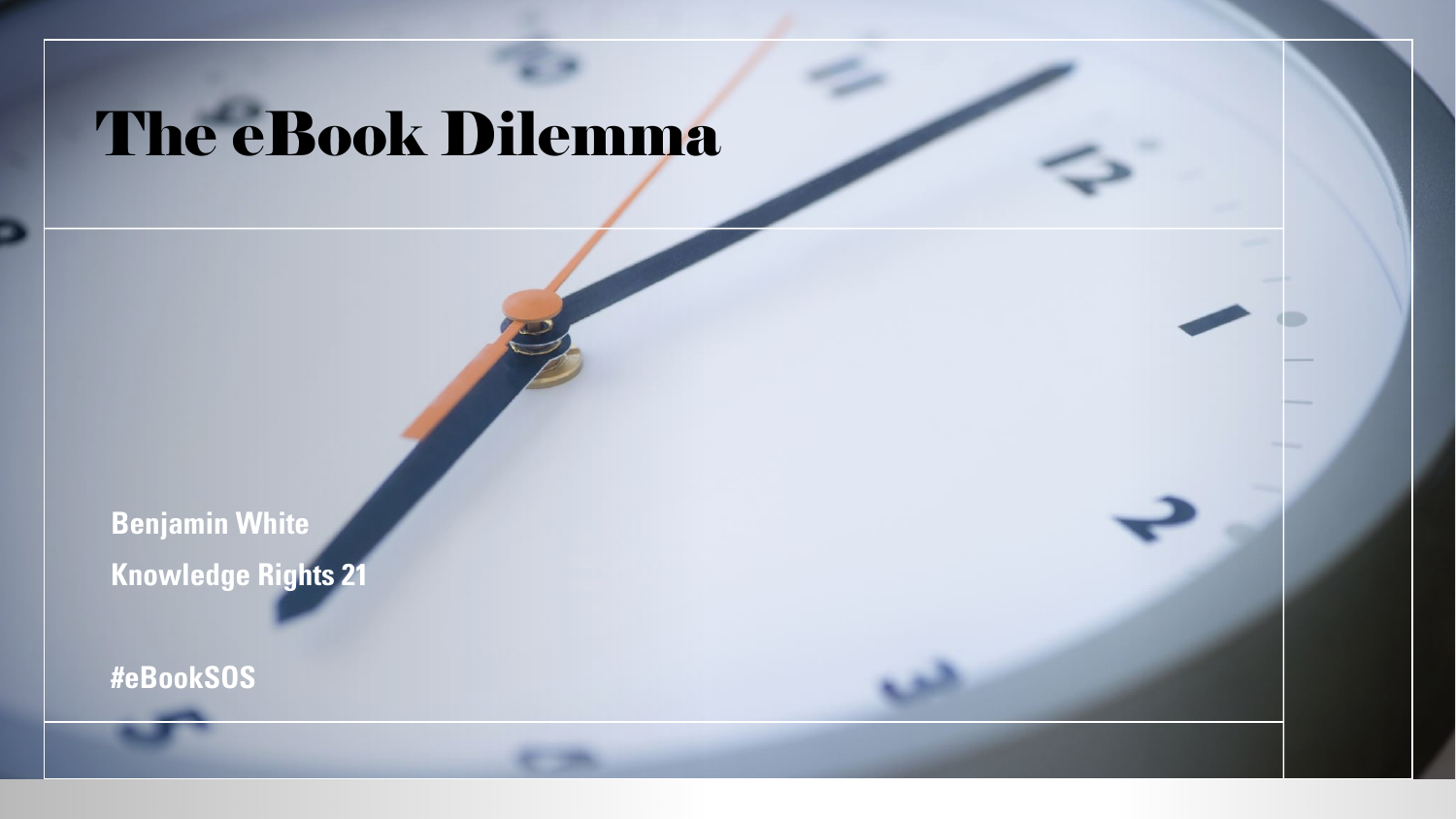#### Societal Function of Libraries for **Millenia**

- 1. Collection Development & Management
- 2. Access to that collection (including interlibrary loan)
- 3. Preservation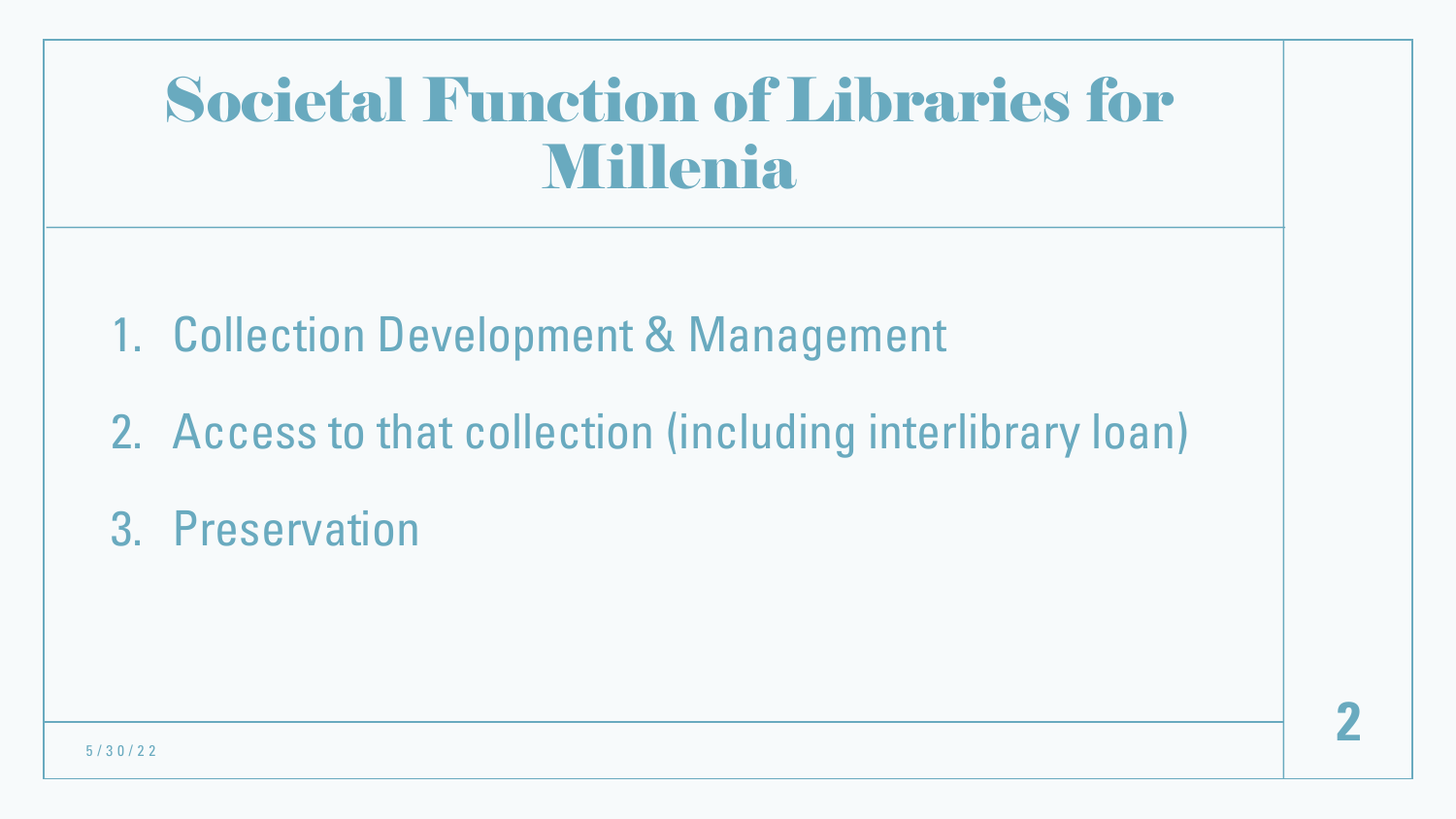## Libraries – Publishers: Imbalance of power

- Every book is unique often there is no substitute.
- Libraries have to buy books to reflect the needs of their patrons.
- Copyright creates a monopoly off which licensing takes place.
- Contracts of adhesion imbalance of power.

Not a free market.

**3**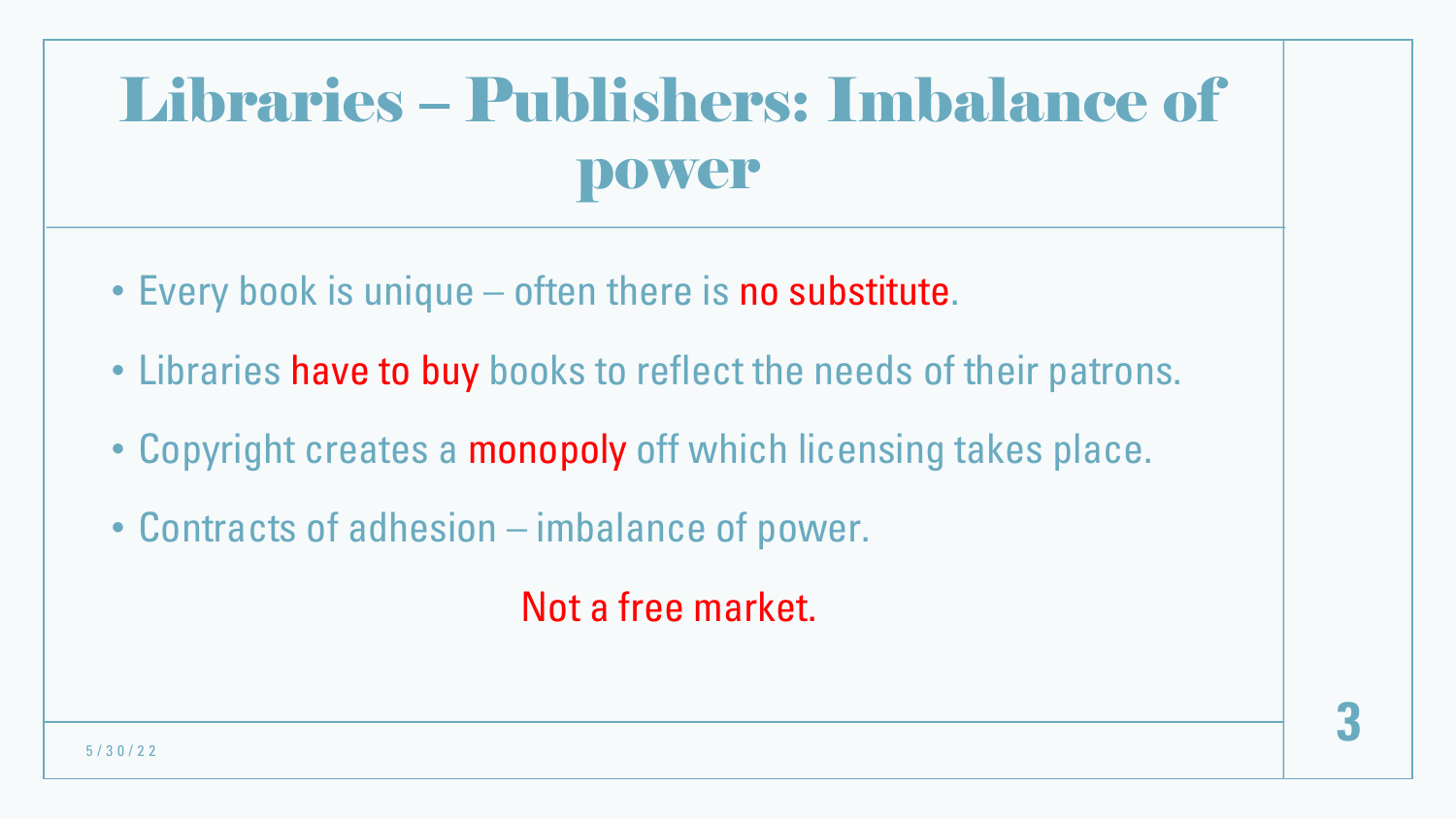## Market Failure - Competition Issues

- Refusal to license e.g. Hachette
- Refusal to engage with consortia will only deal with individual libraries
- Refusal to allow interlibrary loan
- Bundling of titles
- High prices
- Loss of material purchased (HE) and public libraries (audiobooks)

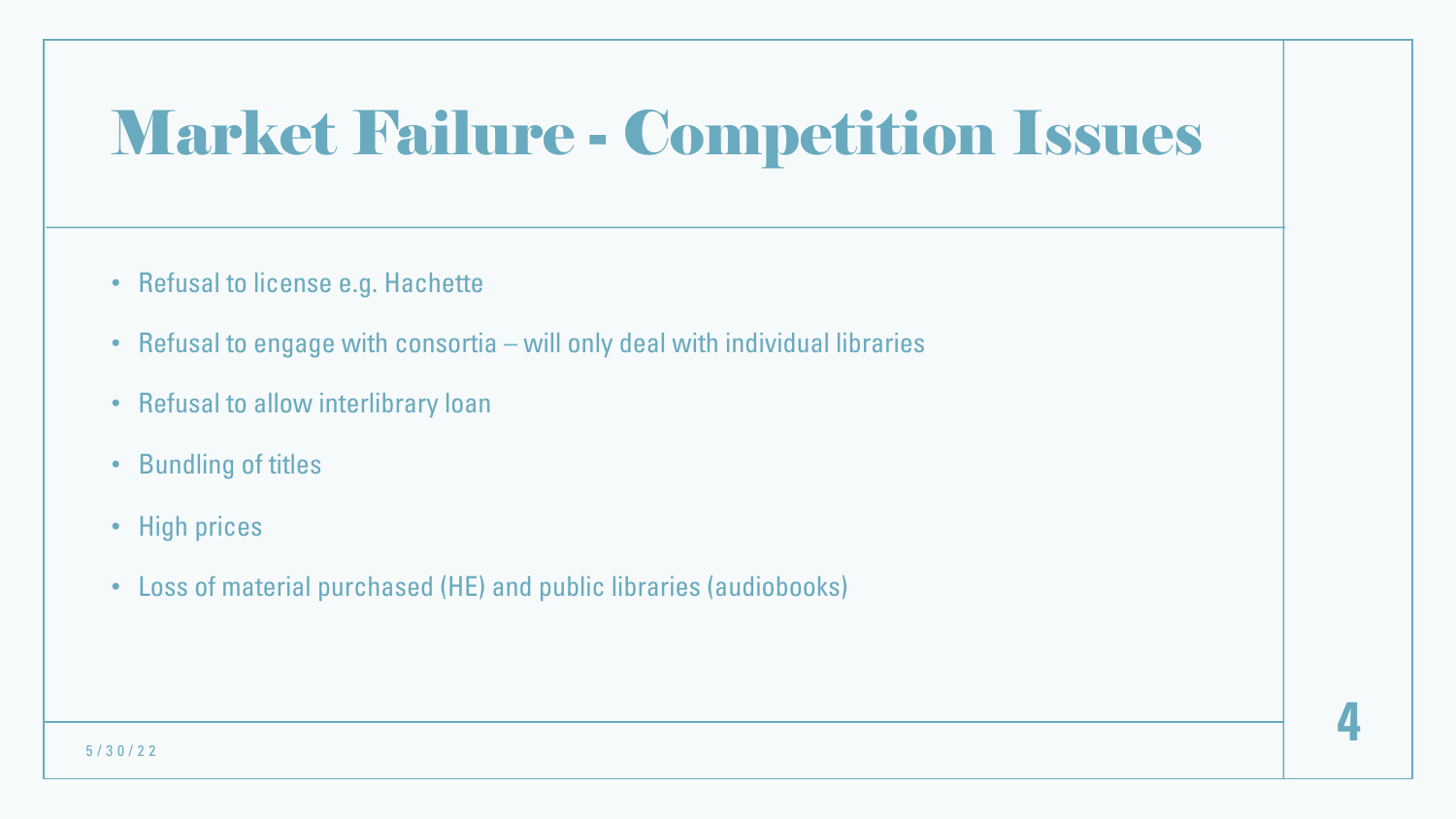# Libraries Have Rights and Obligations in an Analogue World

- 1. Copyright acts as an incentive to write.
- 2. Libraries can acquire ("exhaustion principle" in copyright law)
- 3. Libraries can lend (exception to copyright law)
- 4. Libraries can preserve (exception to copyright law)
- 5. Public Lending Right Payments to authors (obligation in copyright law)

All undermined by licensing as the rights provided by copyright law are irrelevant.



5/30/22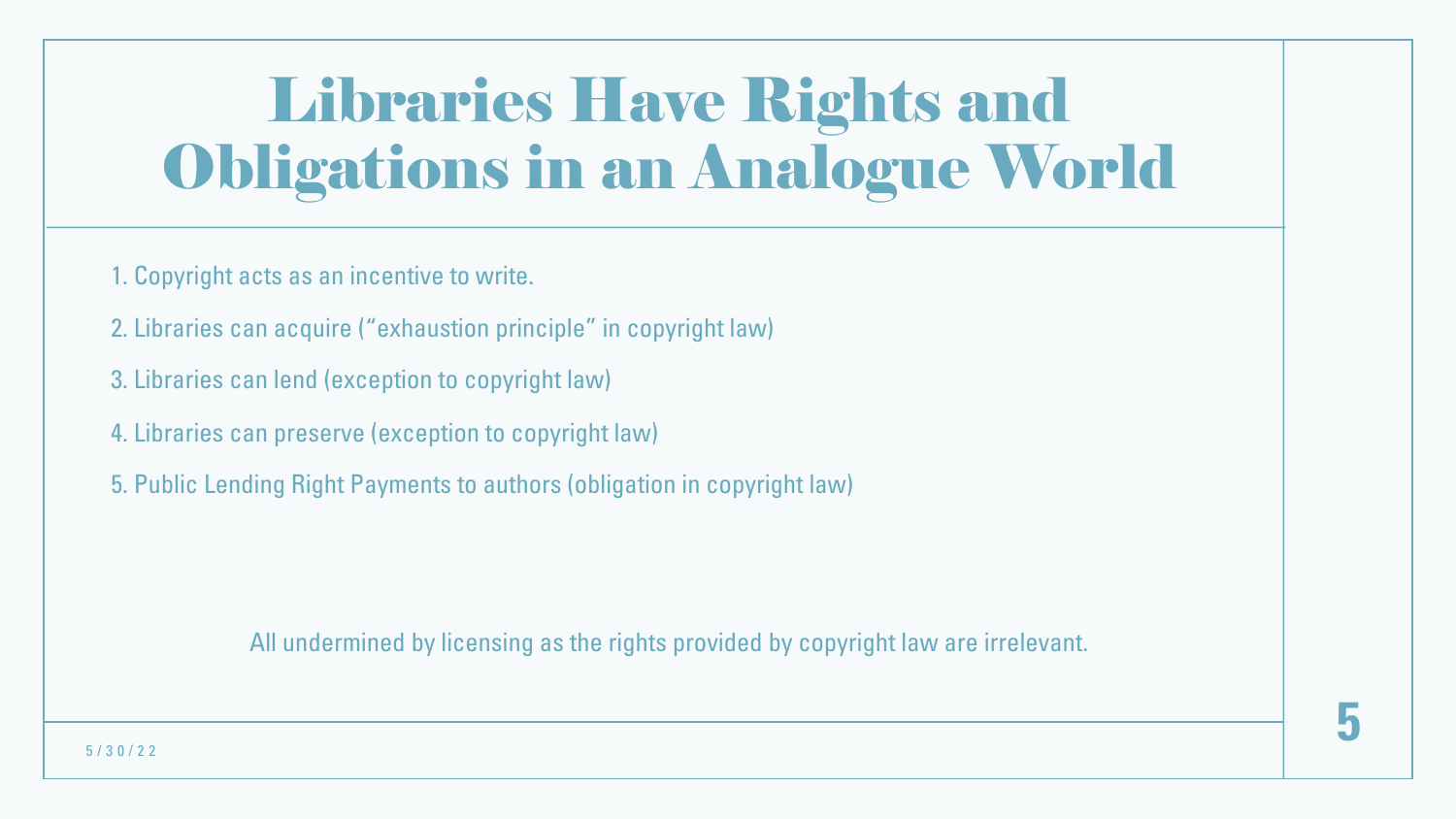# Open Access – HE Tunnel Vision?

- Great strides but only a real solution in HE sector
- Very article focussed Open Educational Resources
- Unless Gold Open Access the rights are often unclear and uncertainty over rights creates a chilling factor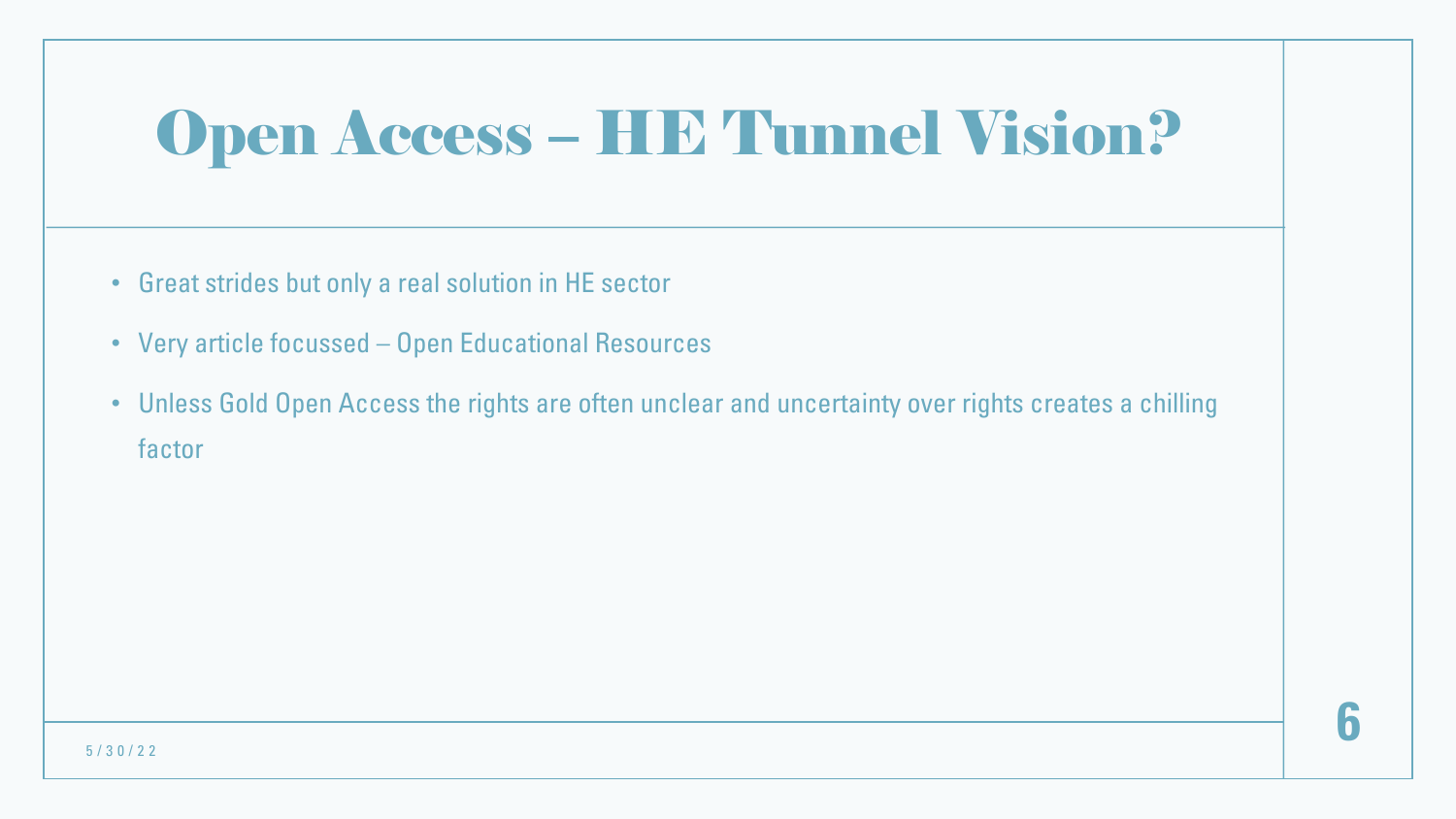#### Gold Open Access - Societal Function of Libraries for Millenia

- 1. Collection Development & Management  $\blacksquare$
- 2. Access to that collection (including interlibrary loan)  $\blacktriangledown$

**7**

3. Preservation ✅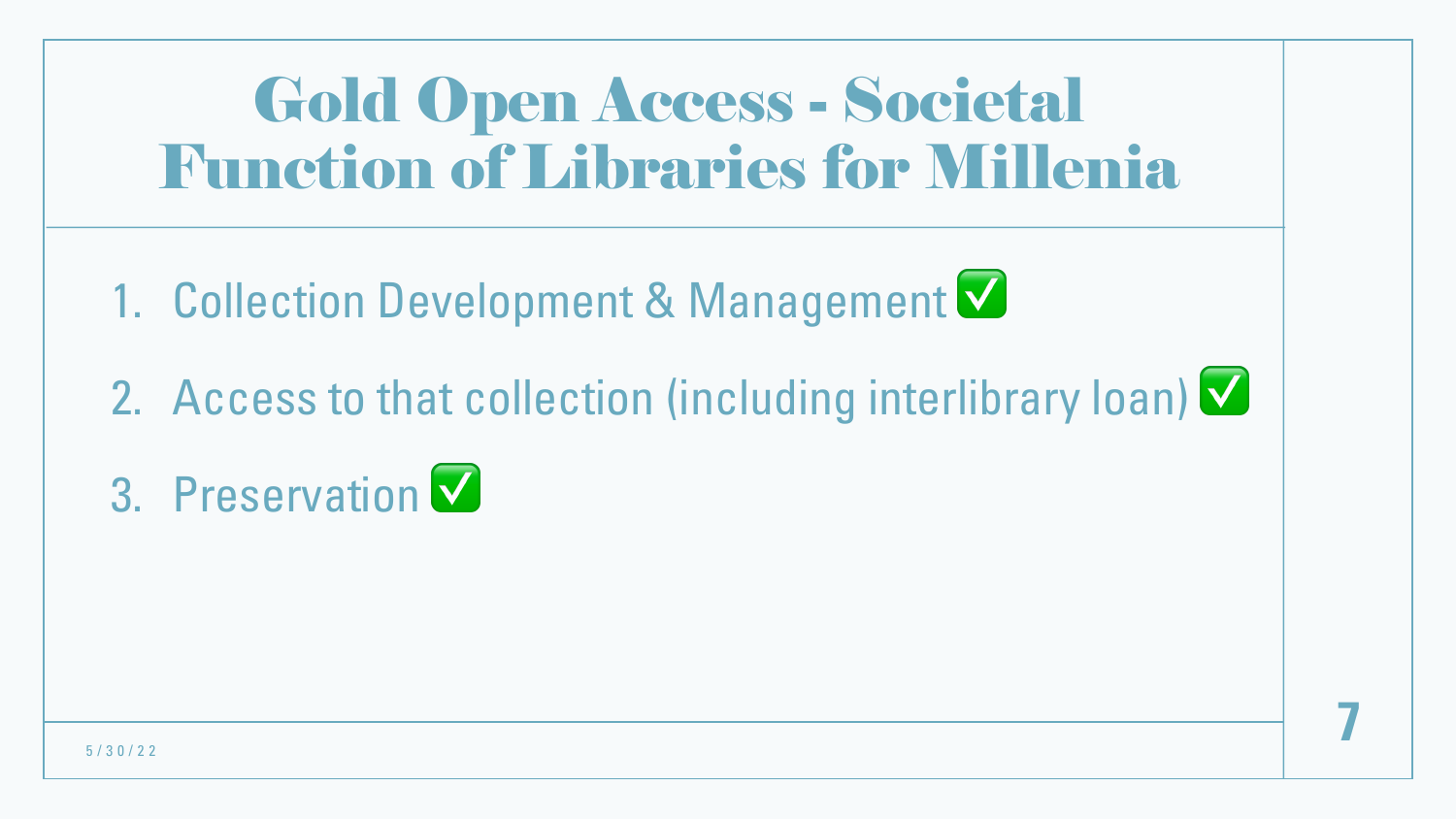#### Reasonable Terms

• Being advanced in Germany and the US

- Who decides what is reasonable when by definition bargaining power is imbalanced?
- What is the mechanism for challenging unreasonable terms?
- Libraries risk averse will they use such mechanisms?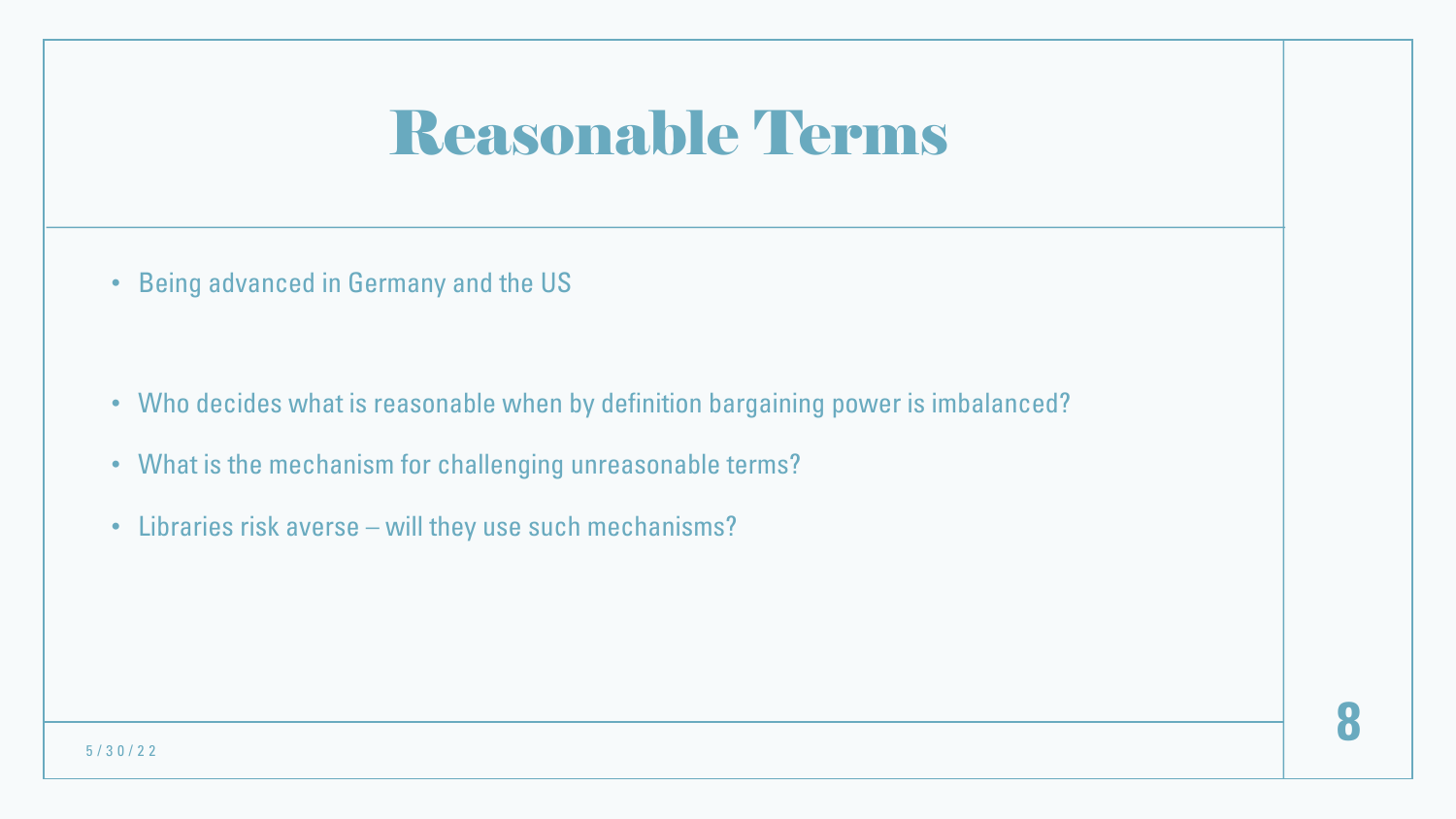#### Reasonable Terms = Reasonable Behaviour?

#### Court Blocks Maryland's Library E-book Law

By Andrew Albanese | Feb 16, 2022



5/30/22

In a rebuke to Maryland state legislators, a federal judge has granted the Association of American Publishers' motion for a preliminary injunction, blocking Maryland officials from enforcing the state's new library e-book law.

**9**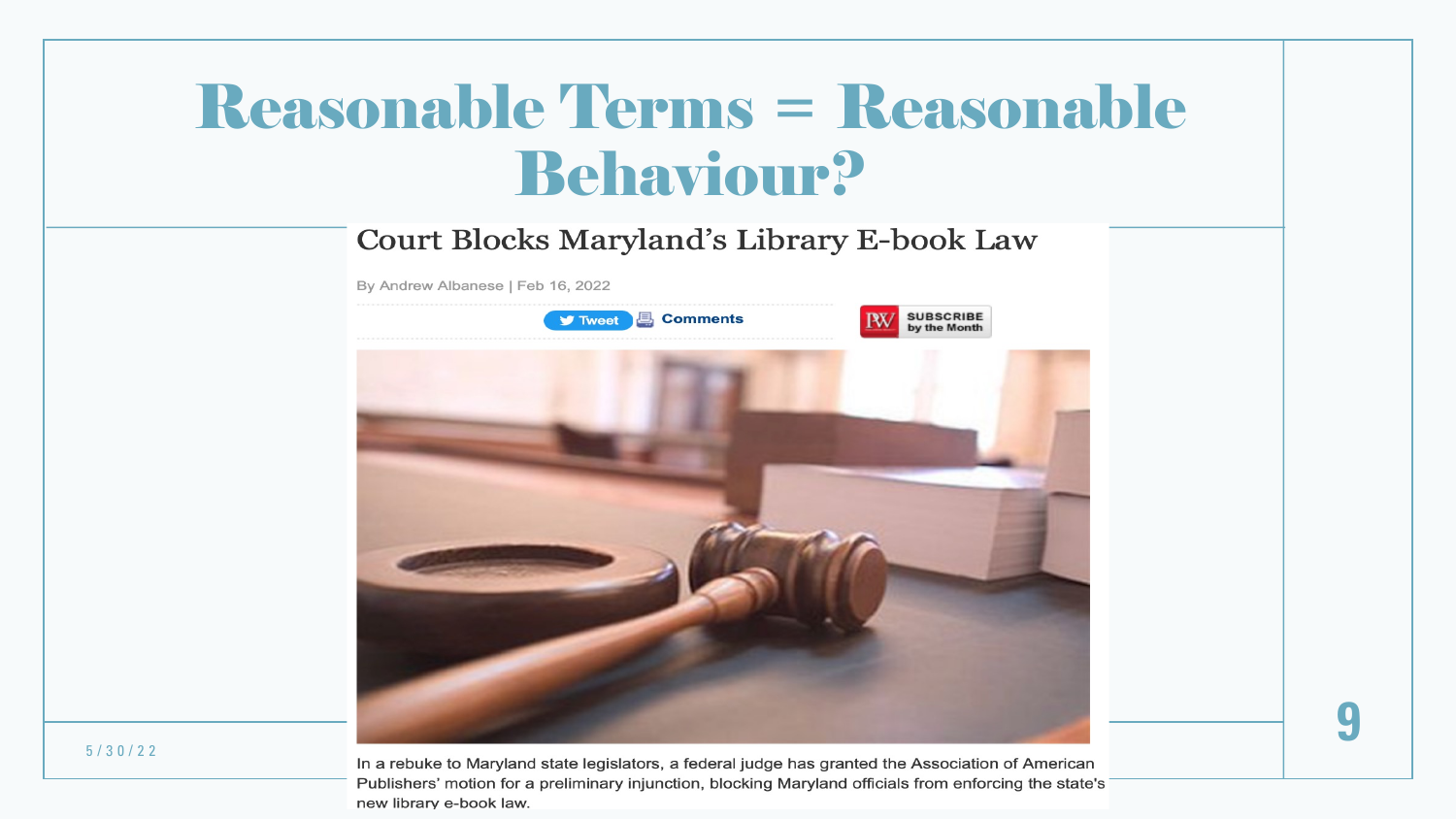#### Reasonable Terms - Societal Function of Libraries for Millenia

- 1. Collection Development & Management ?
- 2. Access to that collection (including interlibrary loan) ?
- 3. Preservation ?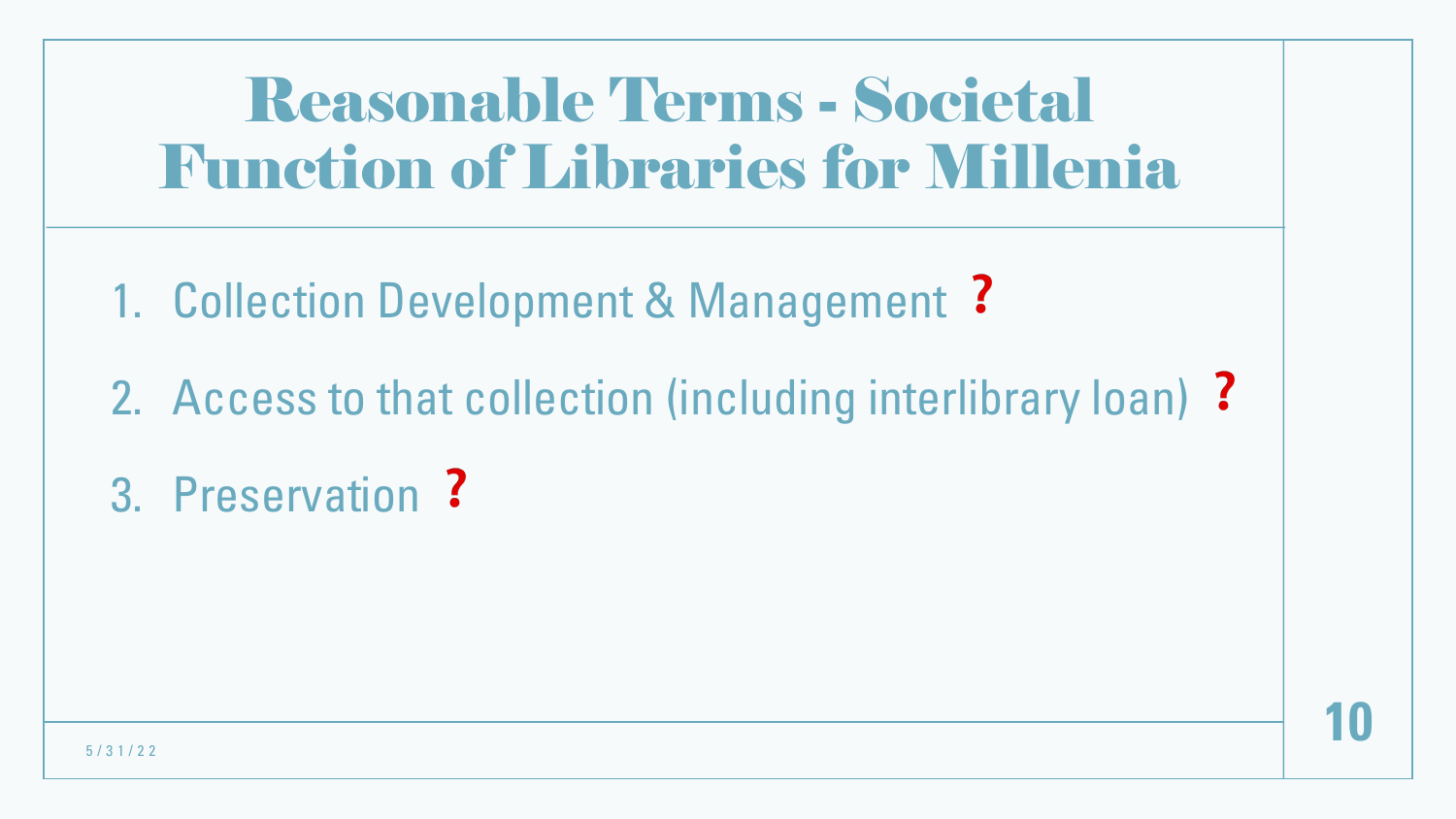Dutch Public Library Association argued that libraries could buy any eBook on the market-place and lend it on a One Copy One User basis, subject to payment of the Public Lending Right payments already under the existing Rental and Lending Directive. (92/100/EC +)

**11**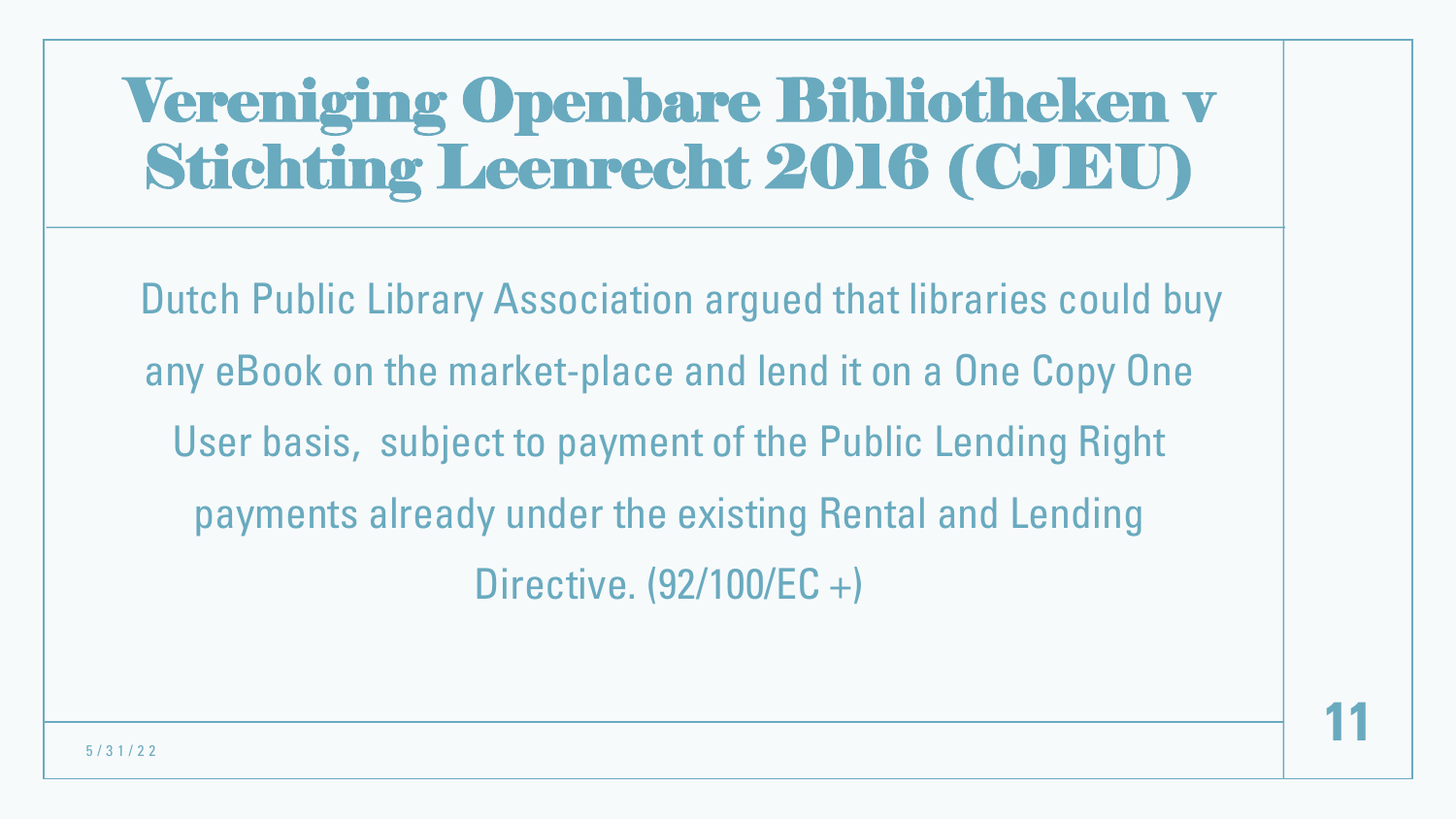Libraries are one of civilisation's most ancient institutions, predating by several centuries the invention of paper and the emergence of books as we know them today. In the 15<sup>th</sup> century, they successfully adapted to, and benefited from, the invention of printing and it was to the libraries that the law of copyright, which emerged in the 18<sup>th</sup> century, had to adjust. **Today we are witnessing a new,** digital revolution, and one may wonder whether libraries will be able to survive this new shift in circumstances. Without wishing to overstate its importance, the present case undeniably offers the Court a real opportunity to help libraries not only to survive, but also to flourish. (Advocate General)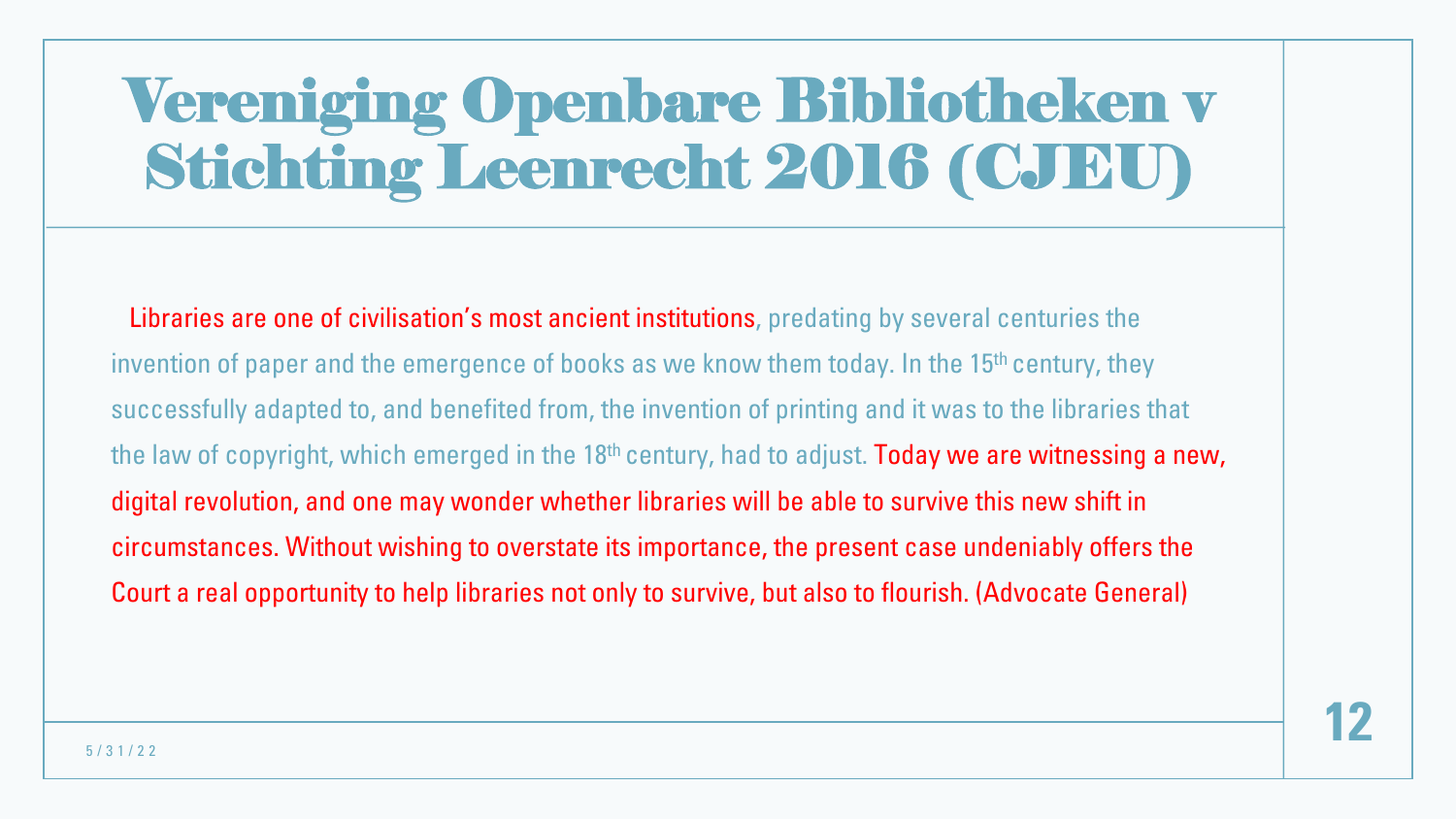Article 1(1), Article 2(1)(b) and Article 6(1) of Directive 2006/115/EC of the European Parliament and of the Council of 12 December 2006 on rental right and lending right and on certain rights related to copyright in the field of intellectual property must be interpreted as meaning that the concept of 'lending', within the meaning of those provisions, covers the lending of a digital copy of a book, where that lending is carried out by placing that copy on the server of a public library and allowing a user to reproduce that copy by downloading it onto his own computer, bearing in mind that only one copy may be downloaded during the lending period and that, after that period has expired, the downloaded copy can no longer be used by that user.

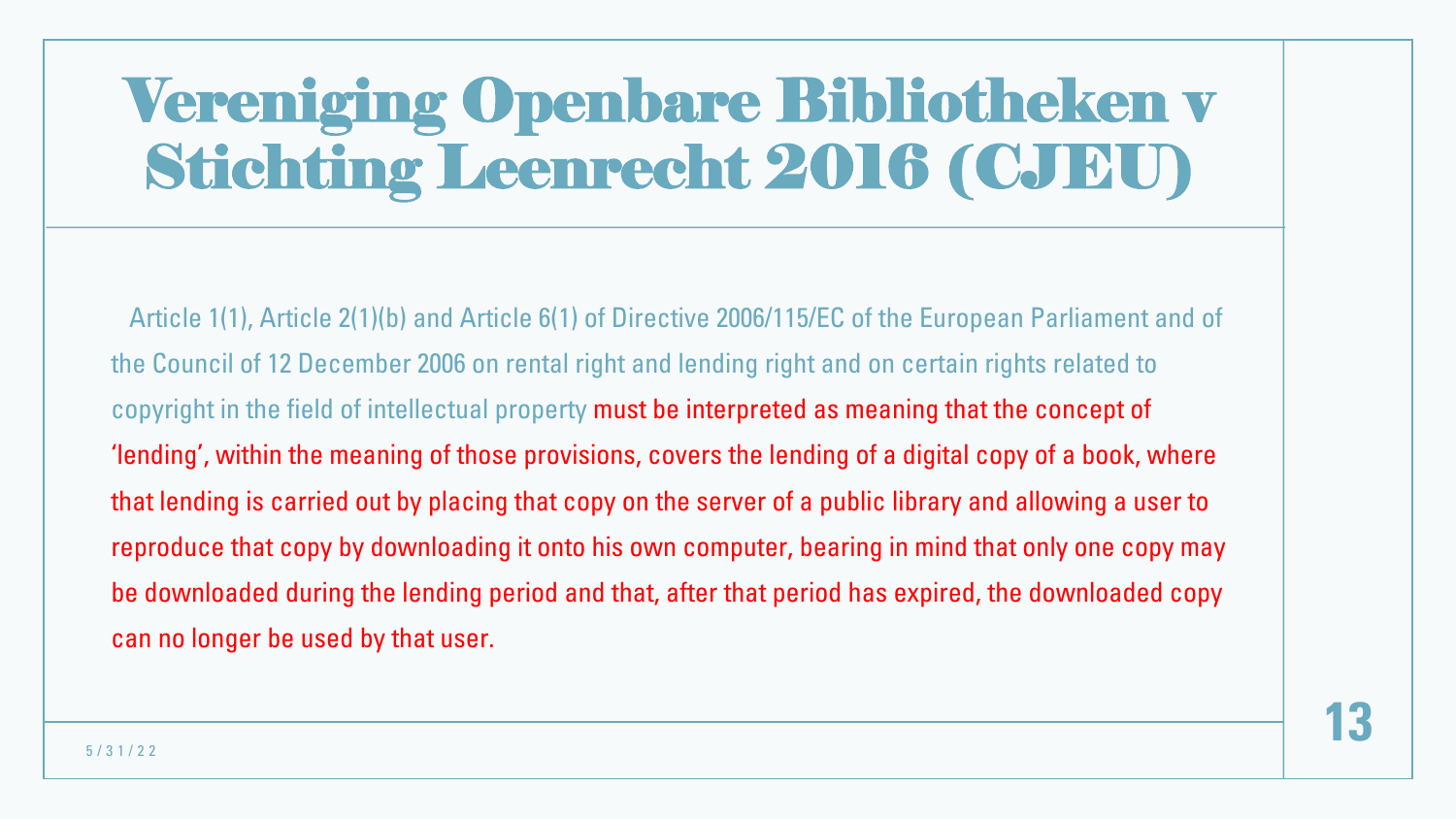#### Does the ruling allow scanning eBooks? This specific question asked b[u](http://curia.europa.eu/juris/document/document.jsf?text=&docid=180332&pageIndex=0&doclang=EN&mode=lst&dir=&occ=first&part=1&cid=4992753)t:

1. Did allow copies of books to be made and placed on librari[es](http://curia.europa.eu/juris/document/document.jsf?text=&docid=180332&pageIndex=0&doclang=EN&mode=lst&dir=&occ=first&part=1&cid=4992753) servers (final ruling)

"placing a digital copy (reproduction A) on the server of the establishment"

2. The Advocate General specifically refers to the reproduction right in the Copyright Directive

56. It has also been argued that the lending of electronic books implies, in addition to the act of le reproduction on the part of both the library and the user, which could infringe the exclusive right such reproduction, enshrined in Article 2 of Directive 2001/29.

57. However, in so far as concerns reproductions made by libraries, they are, in my opinion, co reproduction right provided for in Article  $5(2)(c)$  of Directive 2001/29, read in the light of the Court Universität Darmstadt. (31) That provision provides for an exception to the reproduction right for made by publicly accessible libraries ... which are not for ... economic ... advantage'. In the abo held that that exception could apply so as to enable libraries to complete acts of communication exception, provided for in Article 5(3)(n) of Directive 2001/29. (32) By analogy, the exception unde directive ought to come into play to enable libraries to benefit from the derogation from the lendi of Directive 2006/115.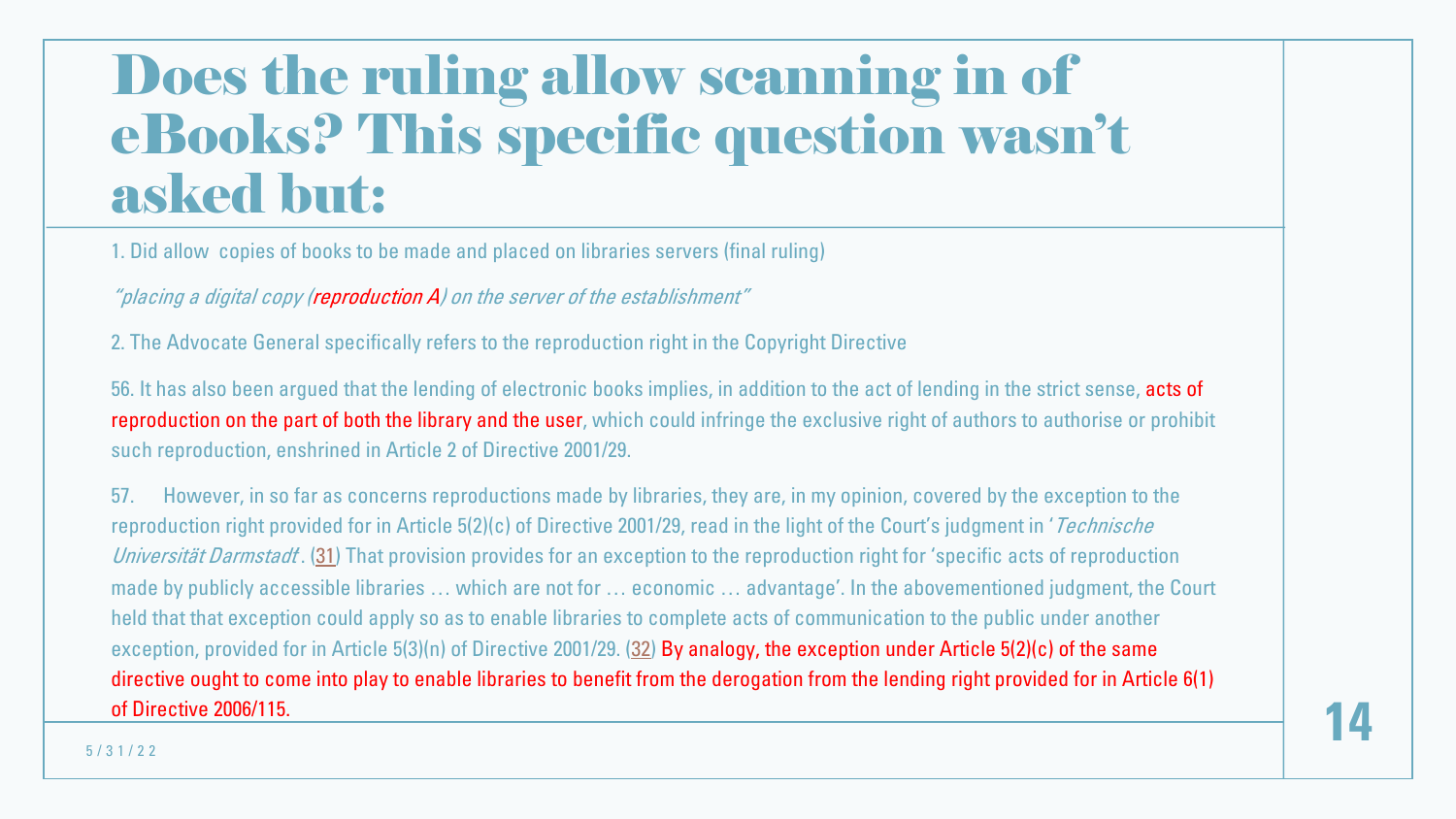- Rejected licensing irrespective of licences libraries can lend books electronically on a OCOU model
- Creates a baseline for public libraries and their patrons to operate within
- Good for authors PLR

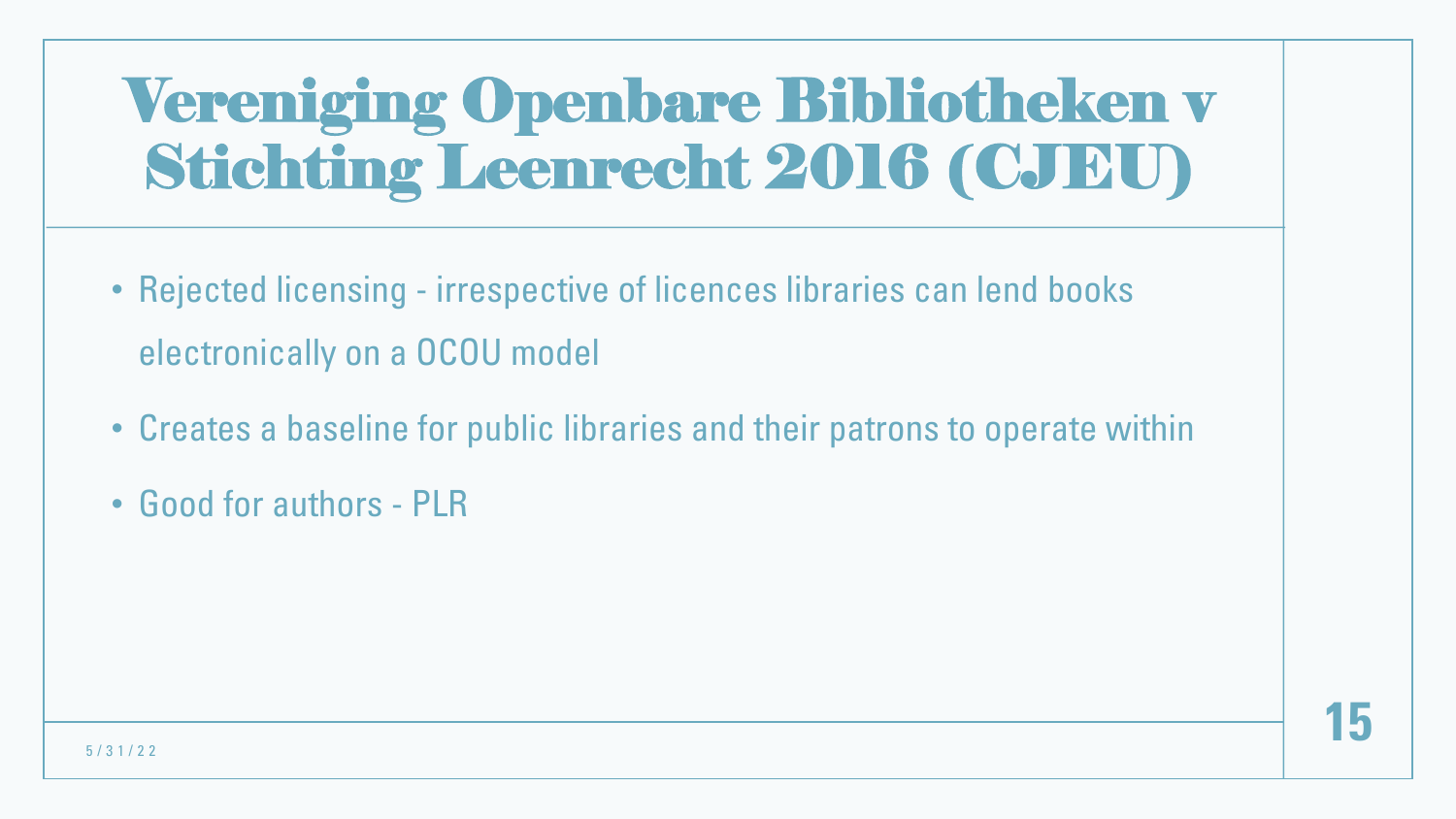# Controlled Digital Lending

- Library can scan in paper book, article etc
- Put paper item beyond public access
- Upload copy to library server
- Lend on a one copy one user basis using Adobe Digital Editions
- TPM creates the loan environment (as with a licensed eBook)

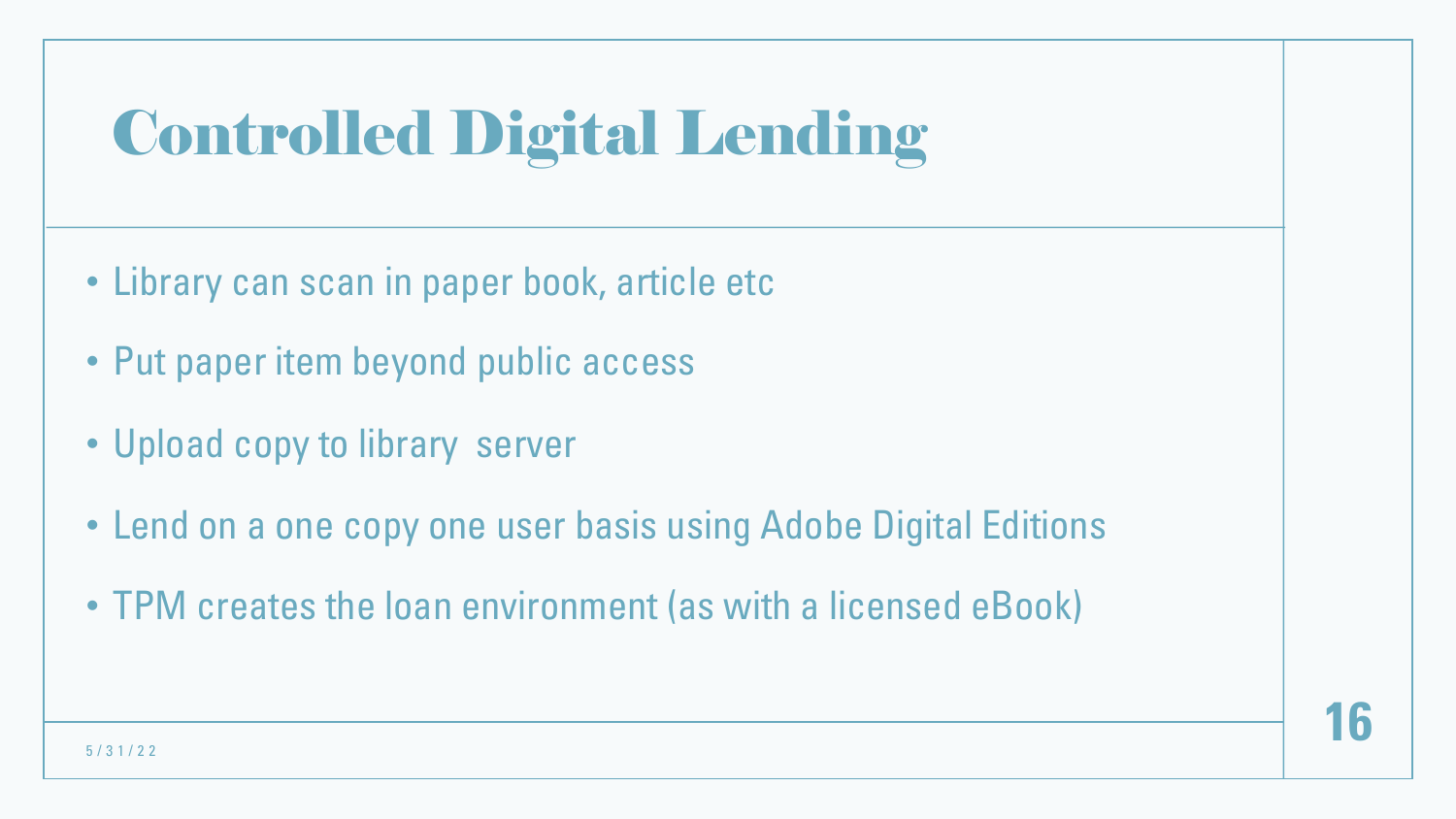# Allowing a Library to be a Library Again

- Creates a guaranteed stable baseline for libraries and patrons
- More reasonable and stable pricing sustainable
- No refusal to license / embargoes / disappearing / no unwanted bundles / no lock-in / allows per title acquisition etc
- Allows public lending right fee for authors (public libraries)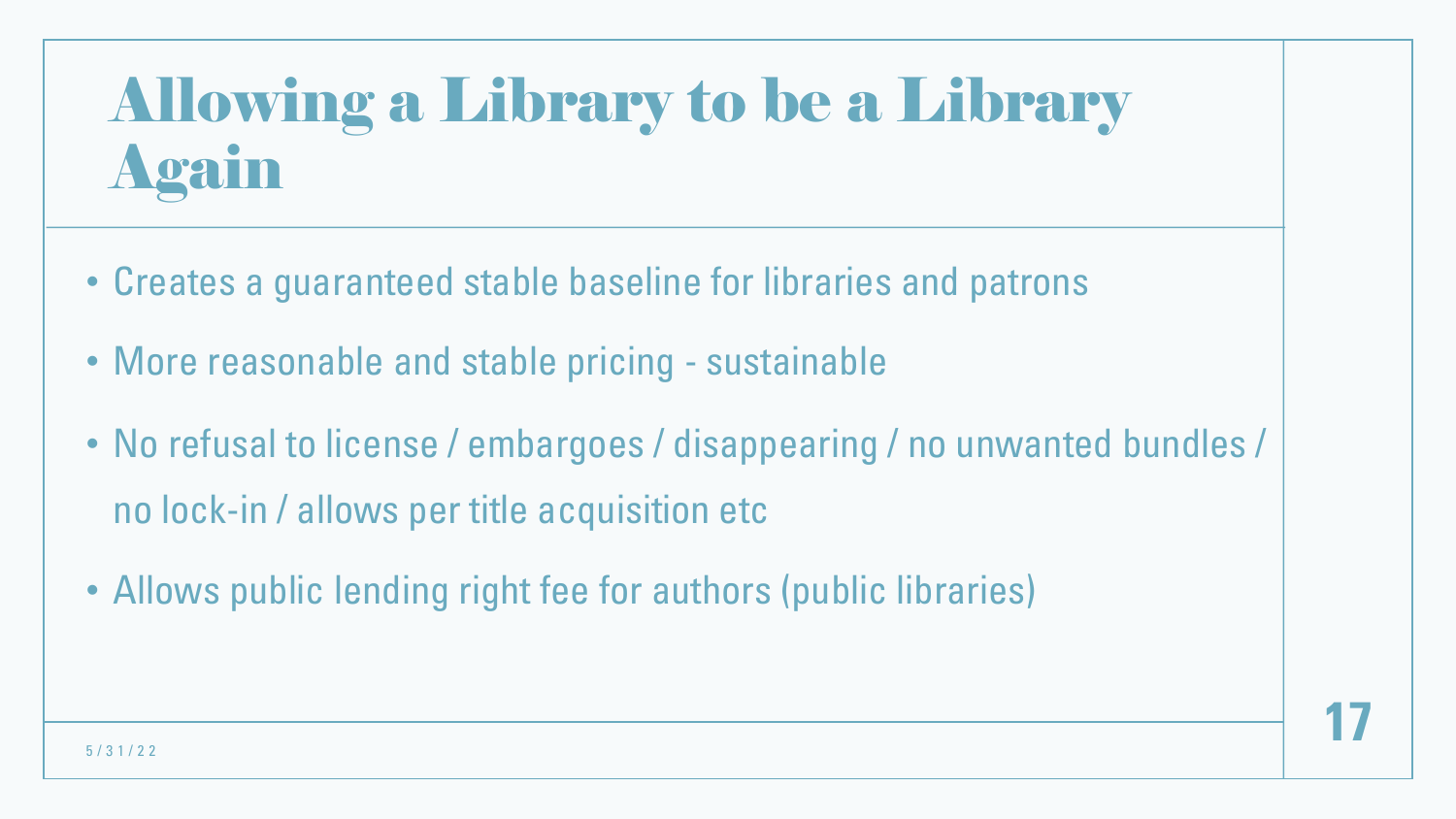# Allowing a Library to be a Library Again

- Encourages innovation in supplier / solution markets
- Encourages innovation and a healthier market as publishers license on top of the OCOU model
- Supports education, research and library public policy aims

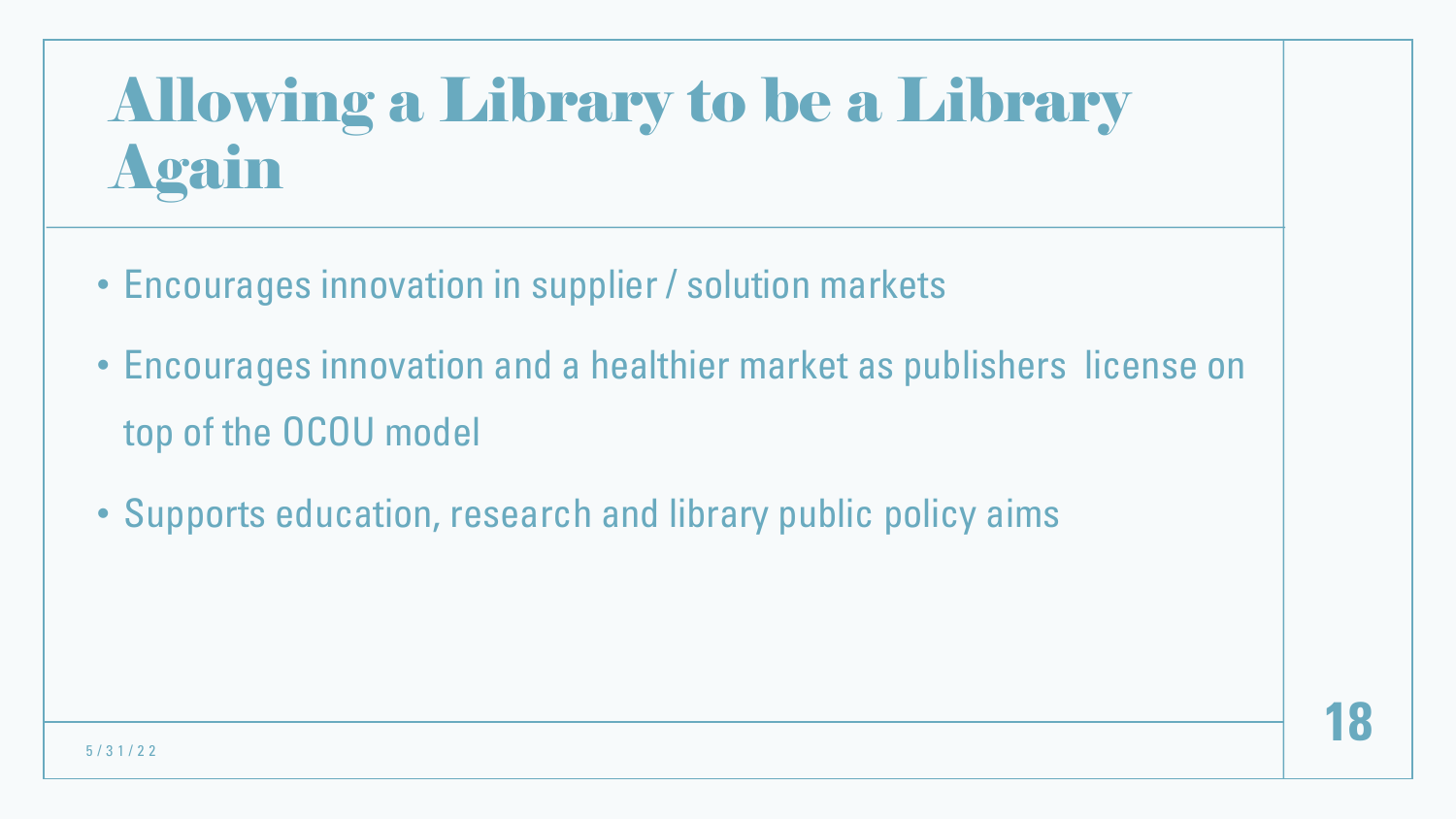#### CDL - Societal Function of Libraries for Millenia

- 1. Collection Development & Management  $\blacksquare$
- 2. Access to that collection (including interlibrary loan)  $\vee$
- 3. Preservation ✅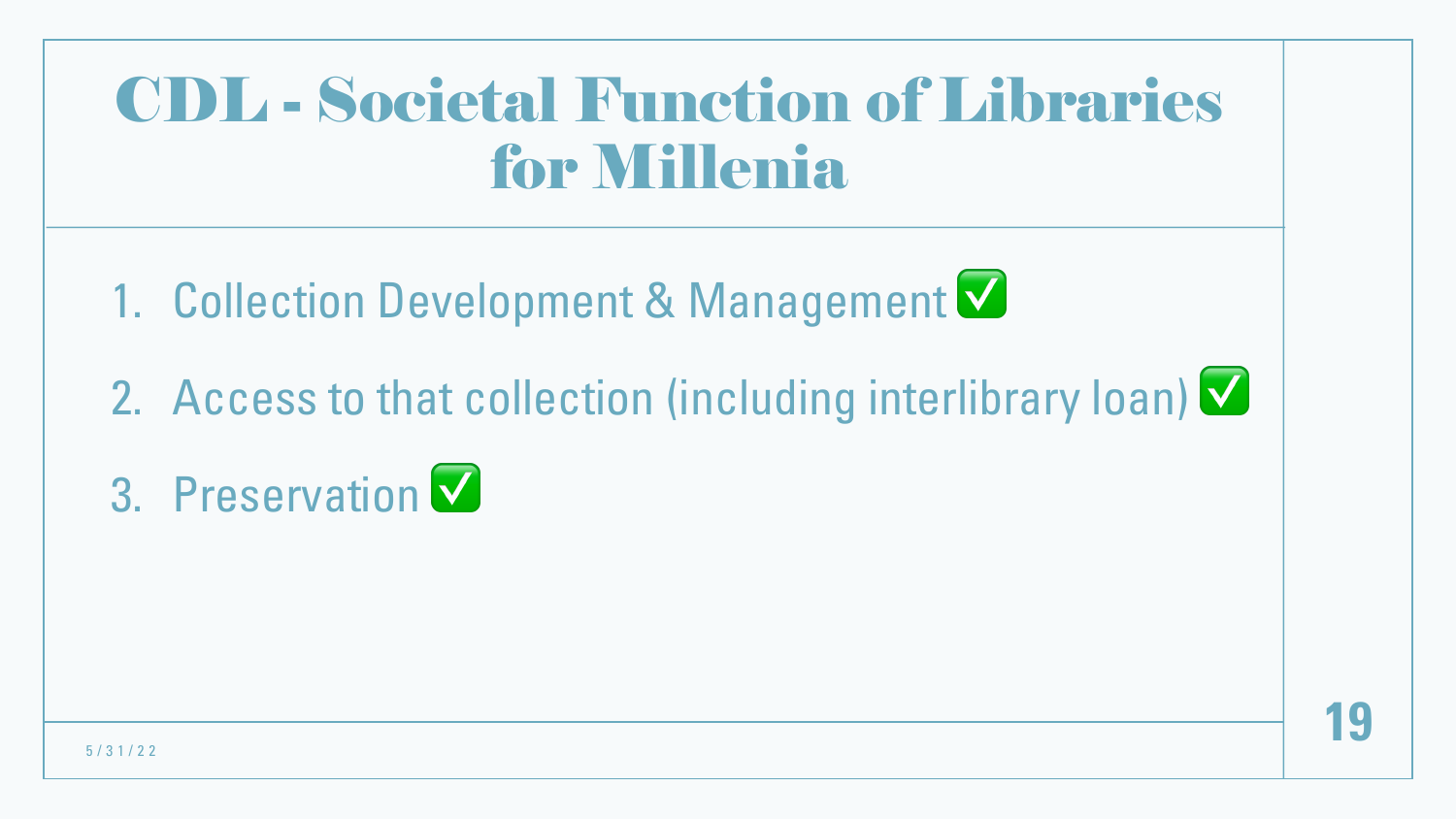# CDL Legal in EU countries?

- Will depend on how existing member state laws are crafted; and
- A libraries risk tolerance regarding the ruling